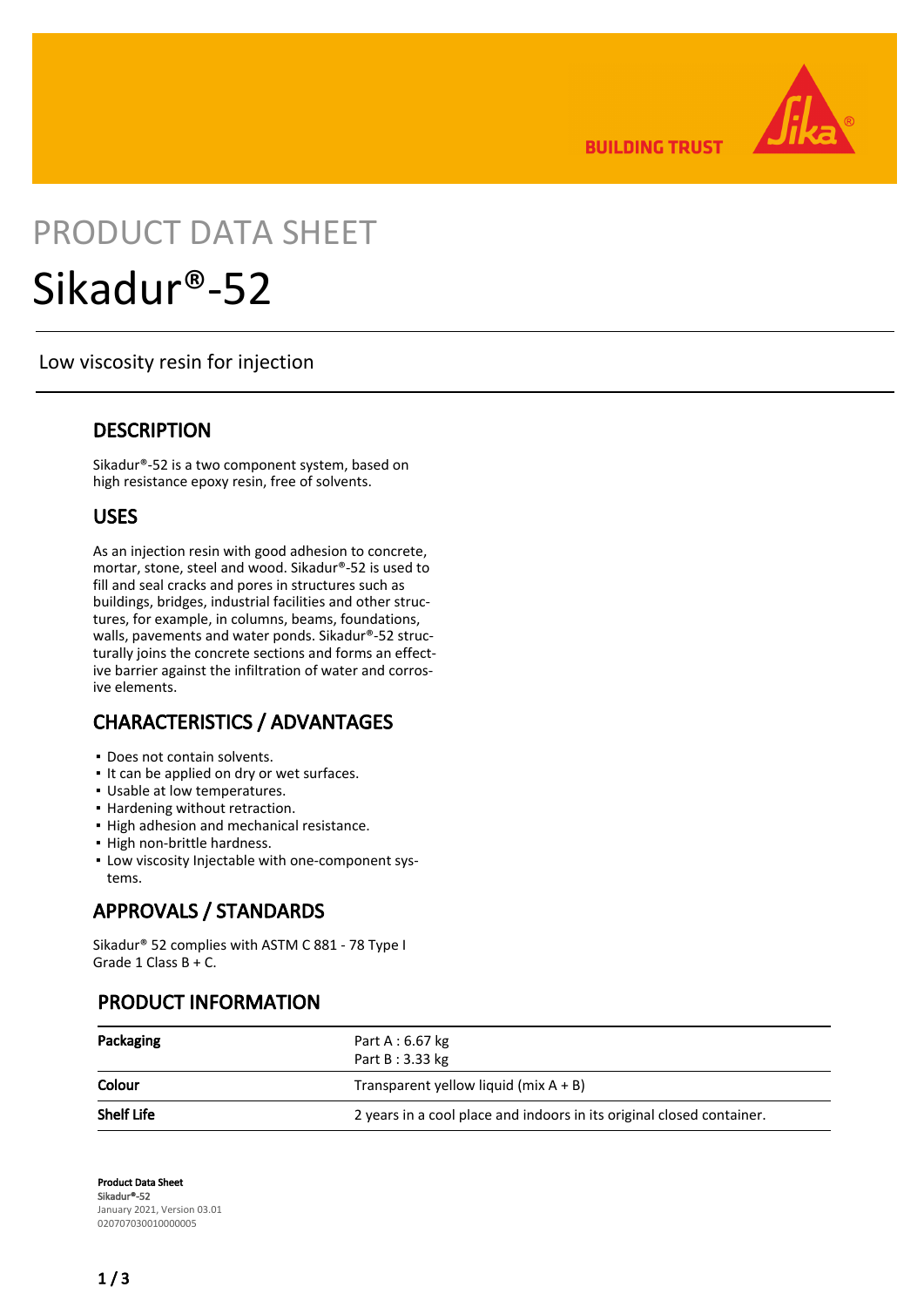Storage Conditions Stored properly in undamaged and unopened original sealed packaging in cool dry conditions. Protect from direct sunlight and frost.

| <b>Density</b>   | $1.1$ kg/l  |                   |  |
|------------------|-------------|-------------------|--|
| <b>Viscosity</b> | Temperature | Viscosity (mPa.s) |  |
|                  | $+10$ °C    | $\approx$ 1200    |  |
|                  | $+20 °C$    | $~\sim$ 430       |  |
|                  | $+30 °C$    | $\approx$ 220     |  |
|                  |             |                   |  |

#### TECHNICAL INFORMATION

| <b>Compressive Strength</b>                                                                         | 52 N/mm <sup>2</sup> (at 7 days at +23 °C) (ASTM D695-96)                     |  |
|-----------------------------------------------------------------------------------------------------|-------------------------------------------------------------------------------|--|
| <b>Tensile Strength in Flexure</b>                                                                  | 61 N/mm <sup>2</sup> (at 7 days at +23 °C) (DIN 53452)                        |  |
| <b>Modulus of Elasticity in Flexure</b><br>1800 N/mm <sup>2</sup> (at 7 days at +23 °C) (DIN 53452) |                                                                               |  |
| <b>Tensile Strength</b>                                                                             | 37 N/mm <sup>2</sup> (at 7 days at +23 °C) (ISO 527)                          |  |
| <b>Tensile Adhesion Strength</b>                                                                    | In Concrete > 4 N / mm <sup>2</sup> (concrete failure) (at 7 days at + 23 °C) |  |
| <b>Coefficient of Thermal Expansion</b>                                                             | 8.9 x 10 <sup>-5</sup> per °C (between -20 °C and +40 °C) (EN ISO 1770)       |  |

#### APPLICATION INFORMATION

| Consumption                       | The consumption of Sikadur®-52 depends on the width and depth of the<br>cracks, for 1 liter of filling, 1.1 kg of Sikadur®-52 is required. |                       |  |
|-----------------------------------|--------------------------------------------------------------------------------------------------------------------------------------------|-----------------------|--|
| <b>Substrate Temperature</b>      | +5 °C min. $/$ +30 °C max.                                                                                                                 |                       |  |
| <b>Substrate Moisture Content</b> | Dry or wet (SSS - Saturated Superficially Dry: no water dripping)                                                                          |                       |  |
| Pot Life                          | Temperature                                                                                                                                | Potlife               |  |
|                                   | +5 $^{\circ}$ C                                                                                                                            | $\approx$ 120 minutes |  |
|                                   | $+10 °C$                                                                                                                                   | $\approx$ 80 minutes  |  |
|                                   | $+23 °C$                                                                                                                                   | $\approx$ 25 minutes  |  |
|                                   | $+30 °C$                                                                                                                                   | $~\sim$ 10 minutes    |  |

# BASIS OF PRODUCT DATA

All technical data stated in this Product Data Sheet are based on laboratory tests. Actual measured data may vary due to circumstances beyond our control.

# ECOLOGY, HEALTH AND SAFETY

For information and advice on the safe handling, storage and disposal of chemical products, users shall refer to the most recent Material Safety Data Sheet (MSDS) containing physical, ecological, toxicological and other safety-related data.

#### VOC DATA

The maximum content of Sikadur®-52 is 250 g/L VOC for the ready to use product.

# APPLICATION INSTRUCTIONS

#### NOTES ON INSTALLATION

Maximum crack width to be injected: 5mm. Sikadur® 52 is suitable for dry and wet conditions but not for conditions with free water.

#### SUBSTRATE PREPARATION

Requirements Healthy, clean, free of oil or grease, without surface treatment or coatings. Previous treatment for good adherence: Concrete, mortar, stone must be carefully prepared by means of high pressure water jet or mechanical means such as roughing, etc. Cracks must be cleaned to remove dust with pressurized air.

#### MIXING

Mixing ratio A:  $B = 2: 1$  (by weight); A:  $B = 1.8: 1$  (by volume).

Add all component B to part A. Mix with an electric mixer at low speed (max. 250 rpm) for at least 3 minutes. Avoid incorporating air.

#### APPLICATION METHOD / TOOLS

Cracks in horizontal slabs:

Saturate the cracks with a brush or fill by gravity pouring Sikadur®-52 between two dikes made, for example, with Sikaflex® sealant. The cracks that cross the thickness of the slabs must be sealed on the underside, for example, with Sikadur® 31.





**BUILDING TRUST**